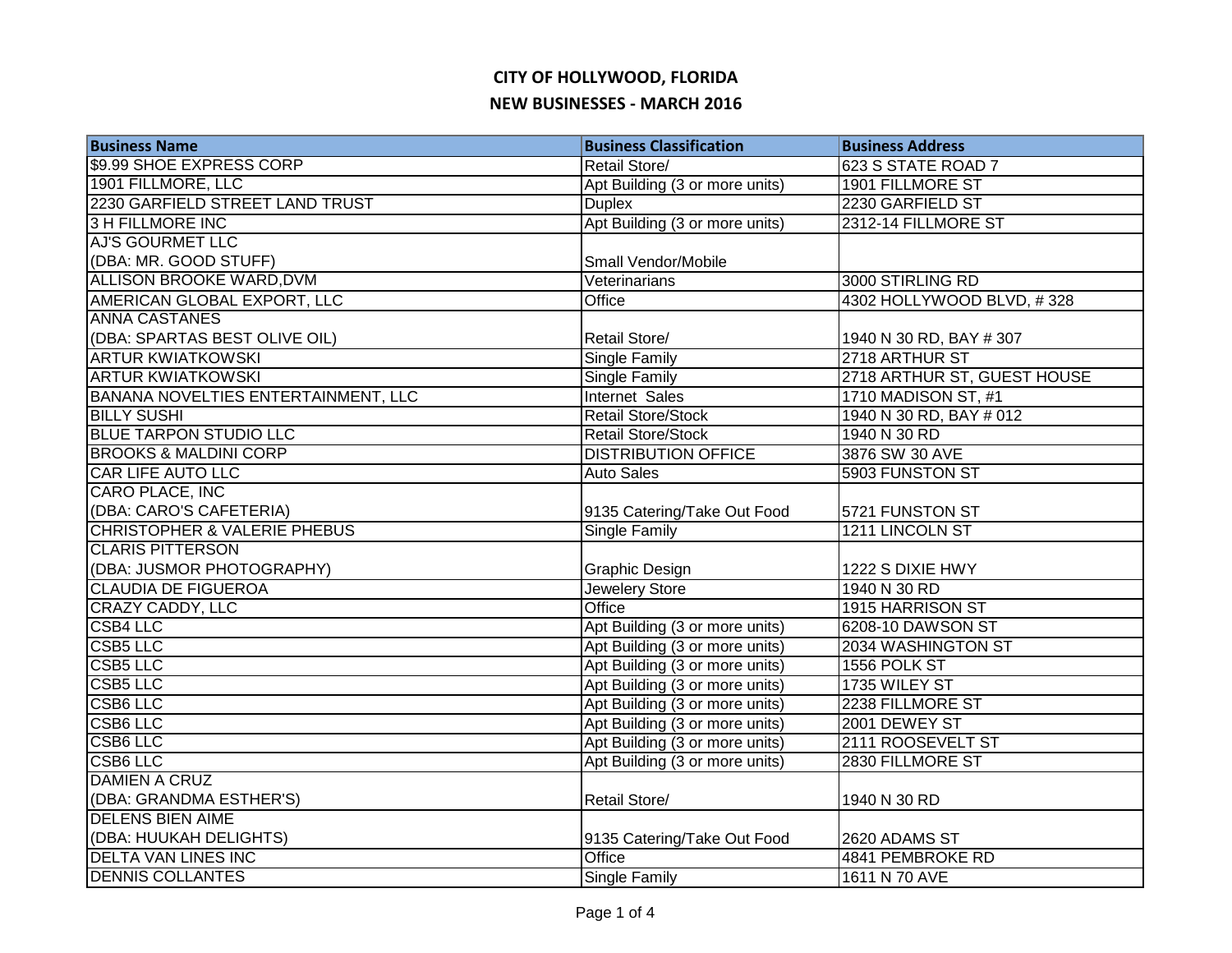| <b>Business Name</b>                              | <b>Business Classification</b>   | <b>Business Address</b>      |
|---------------------------------------------------|----------------------------------|------------------------------|
| <b>DIMITRY GORBATOV</b>                           | <b>Condominium Rental</b>        | 3800 S OCEAN DR, #210        |
| DR. EDWARD A. FELLOWS, DDS                        | Dentist/Orthodontist             | 5100 HOLLYWOOD BLVD, SUITE 2 |
| <b>ECIGRUS, LLC</b>                               | Retail Store/                    | 2811 EVANS ST                |
| <b>EINAR JORDAN</b>                               | Single Family                    | 7541 POLK ST                 |
| <b>ELEMENT ELIQUID LLC</b>                        | Manufacturing                    | 3810 N 29 AVE                |
| ELISABETH HERNANDEZ DIAS                          | <b>Retail Store/Stock</b>        | 1940 N 30 RD                 |
| <b>ELIZABETH BATES</b>                            | Single Family                    | 6740 DOUGLAS ST              |
| <b>ELIZABETH BATES</b>                            | Single Family                    | 6631 MEADE ST                |
| <b>ELIZABETH BATES</b>                            | Single Family                    | 6480 THOMAS ST               |
| EXPRESS GRILL HOLLYWOOD, LLC                      | Restaurant/Bar                   | 5939 HOLLYWOOD BLVD          |
| FAMILY PAIN & HEALTH CENTER LLC                   | Massage Therapists               | 6222 JOHNSON ST              |
| <b>FELIPE ESPEJO</b>                              | Single Family                    | 6444 WILEY ST                |
| FIORISARDA A FUSION OF INTERNATIONAL FLAVORS, INC | <b>Retail Store/Stock</b>        | 1940 N 30 RD                 |
| <b>FLORIDA PRIME MGMT LLC</b>                     | <b>Broker/Real Estate</b>        | 2229 SHERIDAN ST             |
| <b>FREDERICK FIORE</b>                            | <b>Commercial Rental Units</b>   | 3034 JOHNSON ST              |
| GARCIA, MIRANDA & GONZALEZ-RUA PA                 | Attorney                         | 450 N PARK RD                |
| <b>GEORGE DEKELES</b>                             | <b>Condominium Rental</b>        | 101 N OCEAN DR, #424         |
| <b>GK RENTALS 1800 LLC</b>                        | Single Family                    | 1438 GARFIELD ST             |
| <b>GK RENTALS 1800 LLC</b>                        | Single Family                    | 1411 HAYES ST                |
| <b>GUSTAVO H.DE ANGELIS</b>                       | <b>Single Family</b>             | 2446 LEE ST                  |
| H & H DISTRIBUTOR, INC                            | <b>Wholesale Merchandise</b>     | <b>5800 PLUNKETT ST</b>      |
| <b>HARRY P. STAMPLER INC</b>                      |                                  |                              |
| (DBA: STAMPLER AUCTIONS)                          | Auctioneers                      | 6740 TAFT ST                 |
| HOLLYWOOD CAREER INSTITUTE, LLC                   | School/Business & Vocational     | 1617 S 21 AVE                |
| HOLLYWOOD TUTORING SERVICES, LLC                  |                                  |                              |
| (DBA: CLUB ZI IN-HOME TUTORING SERVICES)          | 9545 Tutoring                    | 3440 HOLLYWOOD BLVD, #415    |
| <b>HYM MANAGEMENT LLC</b>                         | Apt Building (3 or more units)   | 1941 PIERCE ST               |
| <b>INSPIRED-TOYS LLC</b>                          | Internet Sales                   | 2846 VAN BUREN ST            |
| <b>INSURE-A-TEMP, INC.</b>                        | <b>Employment Staffing/Temps</b> | 2021 TYLER ST                |
| <b>I-TOWING CORP.</b>                             |                                  |                              |
| (DBA: OMBU AUTOMOTIVE CORP.)                      | <b>Auto Sales</b>                | 5664 DAWSON ST               |
| J SUGARMAN AUCTION CORP                           | Auctioneers                      | 1914 HOLLYWOOD BLVD          |
| J18 RECRUITING AGENTS, INC                        | Office                           | 2719 HOLLYWOOD BLVD, # A-649 |
| <b>JABA PRO STONE CORP.</b>                       | Manufacturing                    | 3101 N 29 AVE                |
| <b>JAMES HARRISON</b>                             | Single Family                    | 2607 COOLIDGE ST             |
| <b>JAROSLAV ROTTERMUND</b>                        | <b>Single Family</b>             | 2305 TAFT ST                 |
| <b>JEFFREY &amp; KIMBERLY SHAPIRO</b>             | <b>Duplex</b>                    | 4592 N OCEAN DR              |
| <b>JO JO'S PIZZA INC</b>                          | 9135 Catering/Take Out Food      | 2458 SHERIDAN ST             |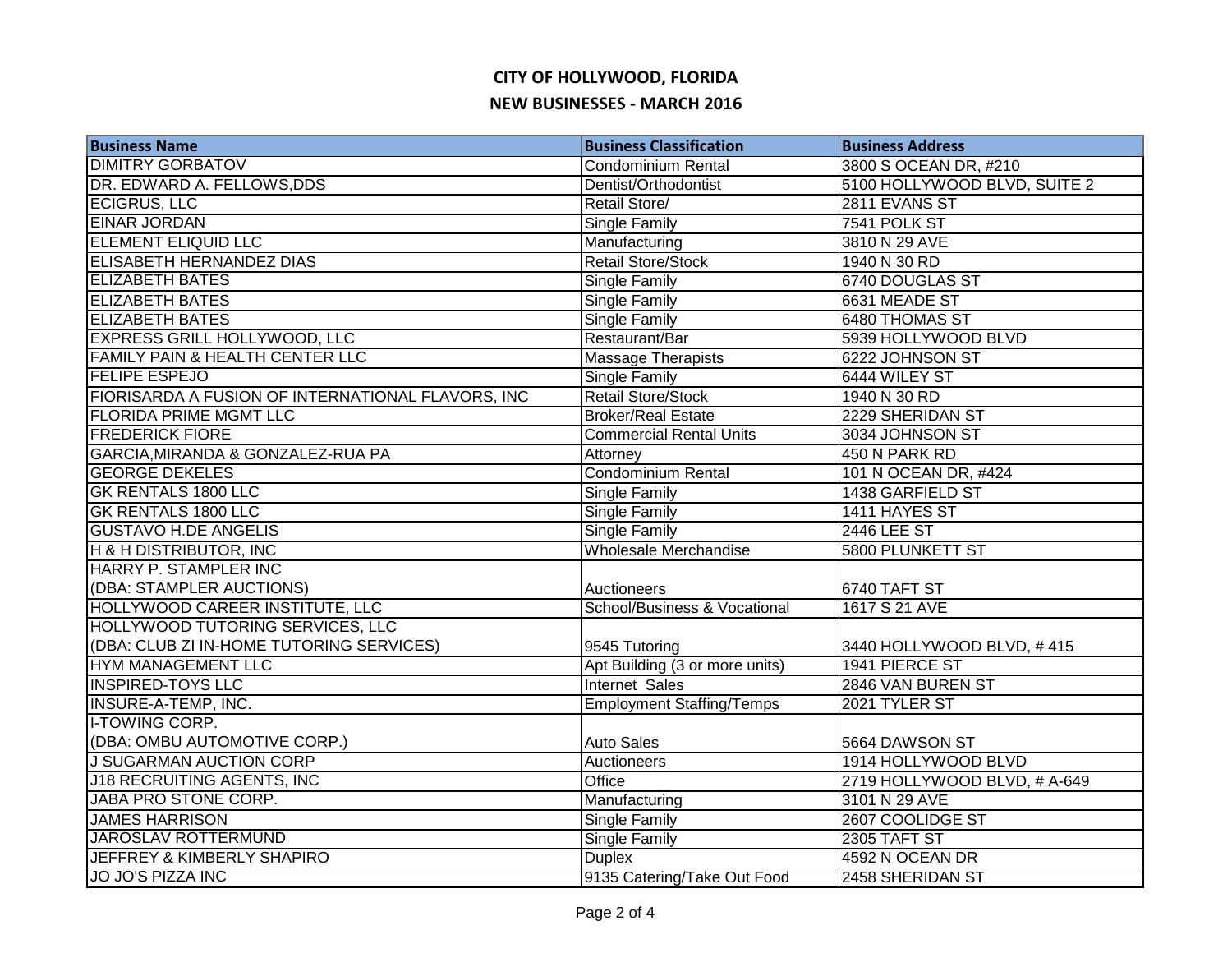| <b>Business Name</b>                                | <b>Business Classification</b> | <b>Business Address</b> |
|-----------------------------------------------------|--------------------------------|-------------------------|
| <b>JOAN GRINON</b>                                  | <b>Condominium Rental</b>      | 2750 N 34 AVE, #9G      |
| <b>JOANNA KLEIN</b>                                 | <b>Single Family</b>           | 1845 SHERMAN ST         |
| LAWRENCE J. HOFMANN, Jr                             | <b>Pressure Cleaning</b>       | 2140 FILLMORE ST        |
| LEONARD RUPNARAIN                                   | <b>Single Family</b>           | 2430 ADAMS ST           |
| <b>LUIS ANTONIO LOPEZ</b>                           | <b>Single Family</b>           | <b>6107 PLUNKETT ST</b> |
| MADAME DEATHERAGE ET FILLES, INC                    | Import/Export                  | 1918 HARRISON ST, #204  |
| MARIA DEL CARMEN BARRUECO-CASARIEGO                 | Physician                      | 5600 HOLLYWOOD BLVD     |
| <b>MEGHAN COMERFORD</b>                             |                                |                         |
| (DBA: DOGGIE AU PAIR)                               | Pet Sitting                    | 3189 ROOSEVELT ST       |
| <b>MEITAL PERETS</b>                                | <b>Single Family</b>           | 2801 N 34 AVE, #16D     |
| METROSTAR TRANSPORTATION AND TOURS LLC              | Office                         | 3625 PEMBROKE RD        |
| <b>MICA WORLD INC</b>                               |                                |                         |
| (DBA: SEMPRE AVANTI WOODWORK & DESIGN)              | Manufacturing                  | 2022 THOMAS ST          |
| <b>MILTON ROJAS</b>                                 | Single Family                  | <b>1847 MAYO ST</b>     |
| MIROSLAVA STEFANOVA                                 | Single Family                  | 2327 POLK ST, #A-B      |
| <b>NATALIA GARCIA</b>                               |                                |                         |
| (DBA: KK SWIMWEAR)                                  | Retail Store/                  | 118 S 20 AVE            |
| <b>NAVALL SOOKDEO</b>                               | <b>Single Family</b>           | 611 N 65 WAY            |
| <b>NESTOR FERNANDEZ, MD</b>                         |                                |                         |
| (DBA: C/O FAMILY PAIN & HEALTH CENTER)              | Physician                      | 6222 JOHNSON ST         |
| <b>NORMAN BURNS</b>                                 | <b>Single Family</b>           | 2733 FILLMORE ST        |
| NORTH BROWARD HOSPITAL DISTRICT                     |                                |                         |
| (DBA: CHILDREN'S DIAGNOSTIC & TREATMENT CENTER)     | Office                         | 5600 HOLLYWOOD BLVD     |
| OASIS CHURCH OF SOUTH FLORIDA, INC                  |                                |                         |
| (DBA: OASIS BEACH HOUSE)                            | Hotel/Motel                    | 301 JACKSON ST          |
| PCP VISION SERVICES, LLC                            | <b>Opticians</b>               | 6517 TAFT ST            |
| <b>PEDRO MIRANDA</b>                                |                                |                         |
| (DBA: C/O GARCIA, MIRANDA & GONZALEZ-RUA, PA)       | Attorney                       | 450 N PARK RD           |
| PEMBROKE RECONDITIONING & STORAGE CORP.             | Repair/Auto                    | 2425 PEMBROKE RD        |
| PETER AND SON HAULING CORP                          |                                |                         |
| (DBA: MIAMI ROASTED CORN)                           | Small Vendor/Mobile            |                         |
| <b>PITA BUS, LLC</b>                                | Small Vendor/Mobile            |                         |
| PREMIER TOTAL HEALTHCARE INC                        | Chiropractor/Chiropodist       | 2415 HOLLYWOOD BLVD     |
| PROFESSIONAL INSURANCE COMPANY                      | Insurance Company/Life         |                         |
| <b>RAY &amp; CYNT INC</b>                           |                                |                         |
| (DBA: CREATIVE FASHIONS AND ALTERATIONS BY CYNTHIA) | Alterations                    | 5211 PEMBROKE RD        |
| <b>REGENCY INSURANCE ASSOCIATES, INC</b>            | Insurance Agency               | 1201 S OCEAN DR, #304 S |
| RHA 2 LLC                                           | Single Family                  | 6491 SHERMAN ST         |